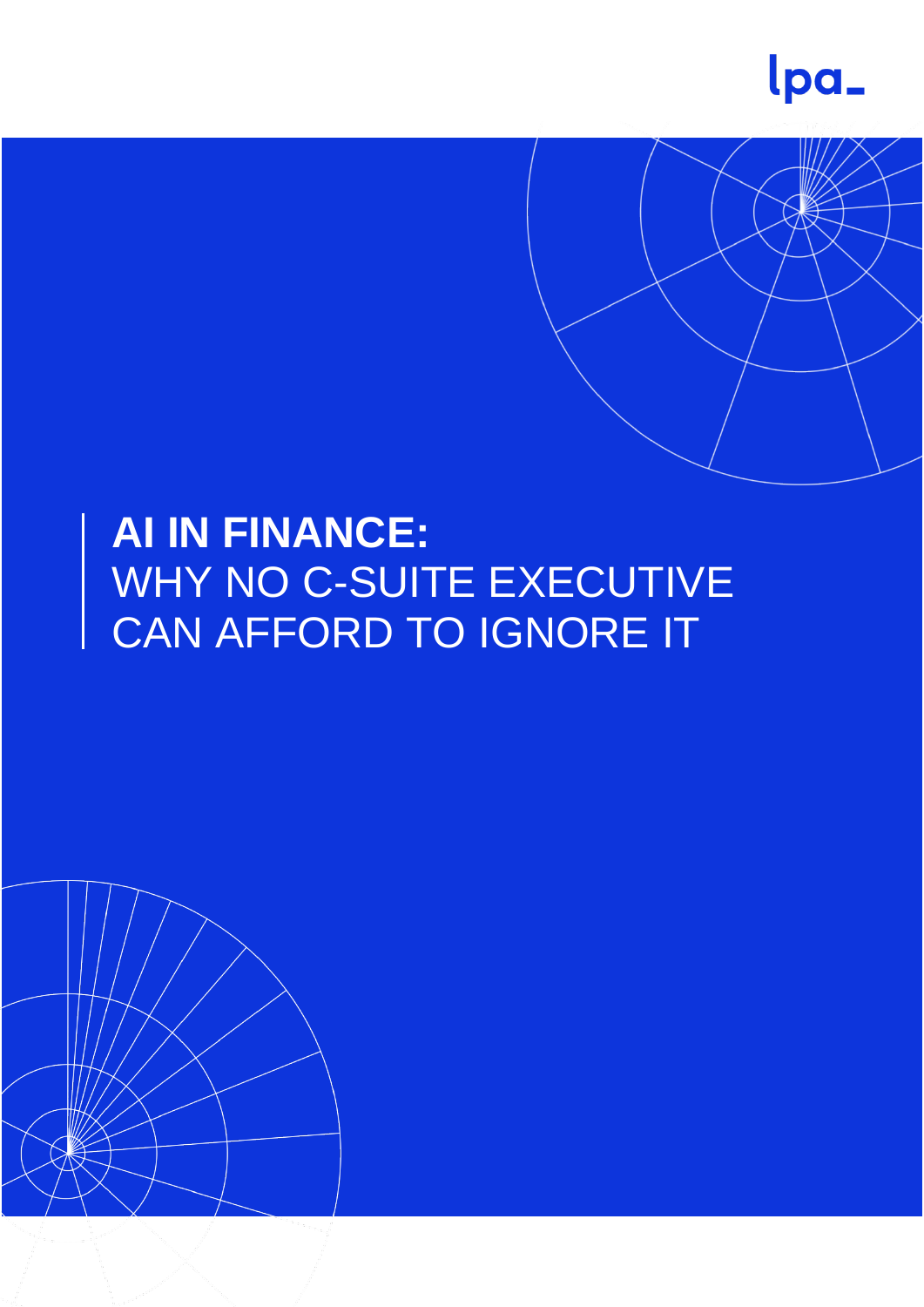## THE [STRATEGIC](https://www.analyticsinsight.net/category/latest-news/) IMPORTANCE OF AI FOR FINANCIAL INSTITUTIONS

#### *By Sandro Schmid & Haris Jaqubi*

#### **Executive Summary**

For far too long the financial service industry has operated in an inside-out fashion and relied on the same playbook. In 2020, when the Covid-19 pandemic started to spread around the globe, many market players faced first-hand the importance of maintaining client proximity and business efficiency. Therefore, one of the most relevant agenda items for C-suite executives was, and still is, to transform and continually adapt their operating model for a digital world. Ultimately, if done well, this can result in better client experience, realize crossefficiencies within the organization and improve business profitability by market share growth. By transforming from the current to an ever-changing and modular target state, Artificial Intelligence (AI), specifically Machine Learning and Neural Networks are seen as essential enablers opening lots of automation opportunities for business processes with the highest degree of accuracy and promising results. Fundamentally, the technology behind AI aims to allow machines to mimic human intelligence so that they can learn based on historic data and perform automation and analytical insights.

## **Financial institutions are well advised in exploring the power of Artificial Intelligence (AI) in 2021**

There is a broad agreement among numerous trustworthy sources that AI is the next industrial revolution. We can observe in the market that the adoption rate of AI by financial institutions is increasing much faster than initially anticipated by research organisations and academia. Comparing to last year, when the Covid-19 pandemic started, the AI adoption rate spiked around 10-15% in the US, European and Chinese market. The number for 2021 represents a remarkable increase up to 30%. This underpins the rising ambition and eagerness of financial organizations to automate their processes across business lines with bottom-line profitability expectations.

Therefore, it is imperative that those financial institutions which had not yet formulated an AI strategy will be forced to do so in very short term. AI is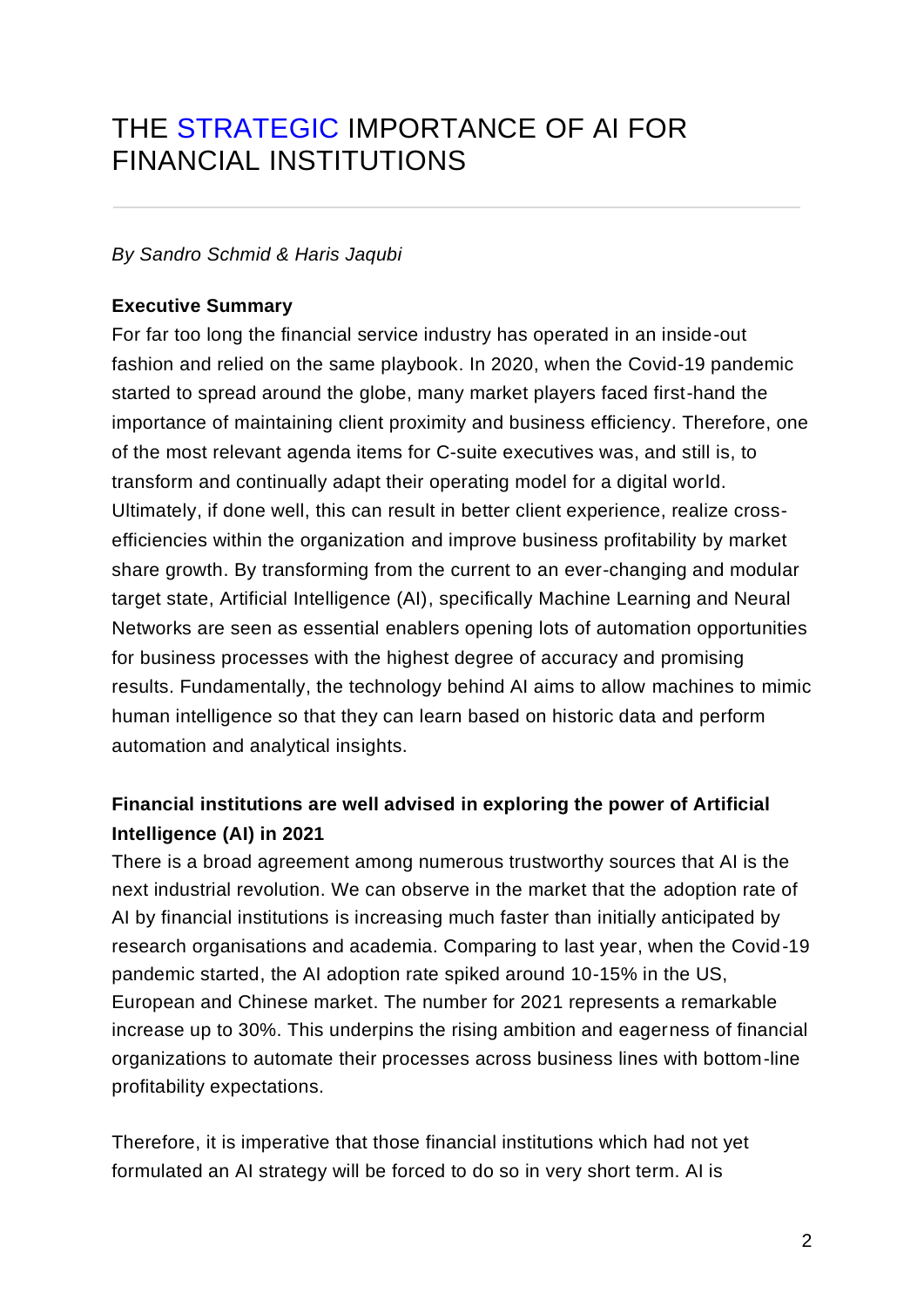extremely powerful and key to surviving and thriving in the coming decade; not addressing AI as part of the technical roadmap is a large strategic risk. Looking back, such moments can be fundamental, reflecting on Kodak, where digital photography was massively underestimated by the global leader, quickly caused chapter 11 in a very short term.

#### **What is Artificial Intelligence (AI) and why it is so important?**

AI was discussed a long time ago in different disciplines such as philosophy or literature. But the year where it kicked off was 1956 on the campus of Dartmouth College in New Hampshire, USA. Shortly after, Frank Rosenblatt built in 1958 the first AI application, which was a neuronal network to mimic how the human brain processes visual data and learn to understand objects that was able to recognize pictures. The coming years carried great hope and expectation along with substantial funding followed by disappointments, setbacks, loss of funding's (known as "AI winter"), re-followed by new approaches, success, and renewed funding.

According to Bloomberg, China invested approx. \$12 billion in 2017 and increased investments by more than 400% to \$70 billion in 2020. The three-step program released by China in 2017, clearly defined its goal to become an AI leader worth \$150 billion by 2030. By comparing the numbers of publications, quality of these papers, number of researchers, leading AI companies and alike, the competition race seems to be currently happening between US and Europe, [though a large chunk in the US is allocated to the defence sector.](https://www.datawrapper.de/_/DRUNB/)



· Source: China data from Center for Security and Emerging Technology; US data from US government & Bloomberg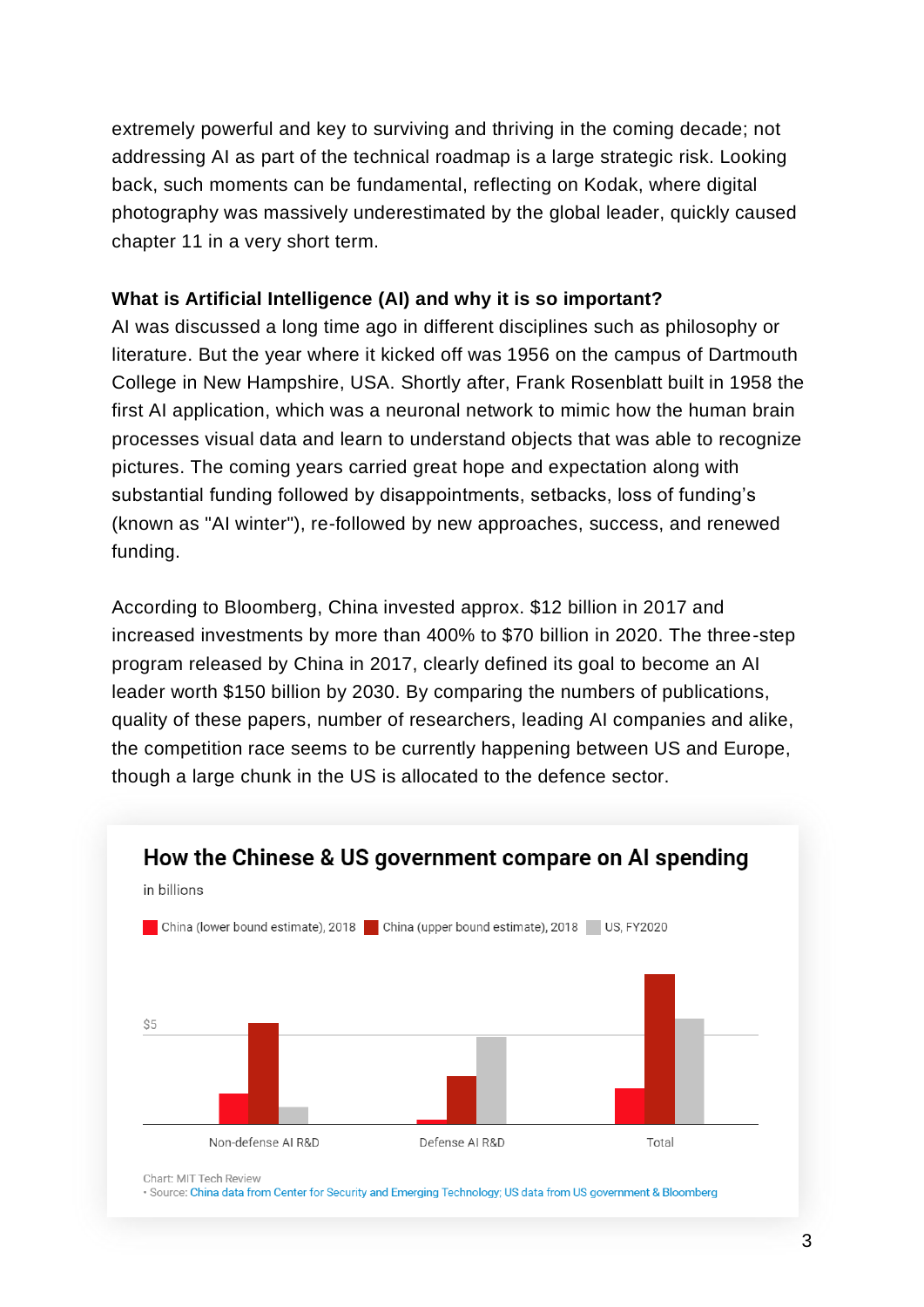

While government investments drastically increased in the last years, similar [trend is seen in funding investments in the US from 2011 to 2019:](https://www.statista.com/statistics/672712/ai-funding-united-states/)

But what can we expect in the near future? According to Industry [Research,](https://www.industryresearch.co/global-machine-learning-market-15493265) the Global AI market is projected to grow by USD11.16 billion between 2020 and 2024, progressing at a CAGR of 39% during the forecast period. This underlying data highlights the growth indication and acceptance of ML across the globe. In the healthcare industry AI has already a strong acceptance, as for instance it was used to combat the Covid-19 pandemic where ML was applied to identify protein structures faster for vaccine discovery. AI substantially reduced the time and costs to discover such new medications compared to conventional methods, supported by innovative new hardware (GPU). But healthcare uses AI in a much broader sense starting from smoother operations, automation of administration, e-health records to diagnosing different diseases and many more. AI is fully adopted in healthcare and pharmaceutical sector and will not only stay but further shape the future of the health industry.

In Finance, several large banks in London, New York, Zurich, or Frankfurt started to build up AI practices and/or identified different use cases even with first running applications. Nevertheless, the broad adoption in Finance, as we can see it the pharmaceutical sector, is yet to come.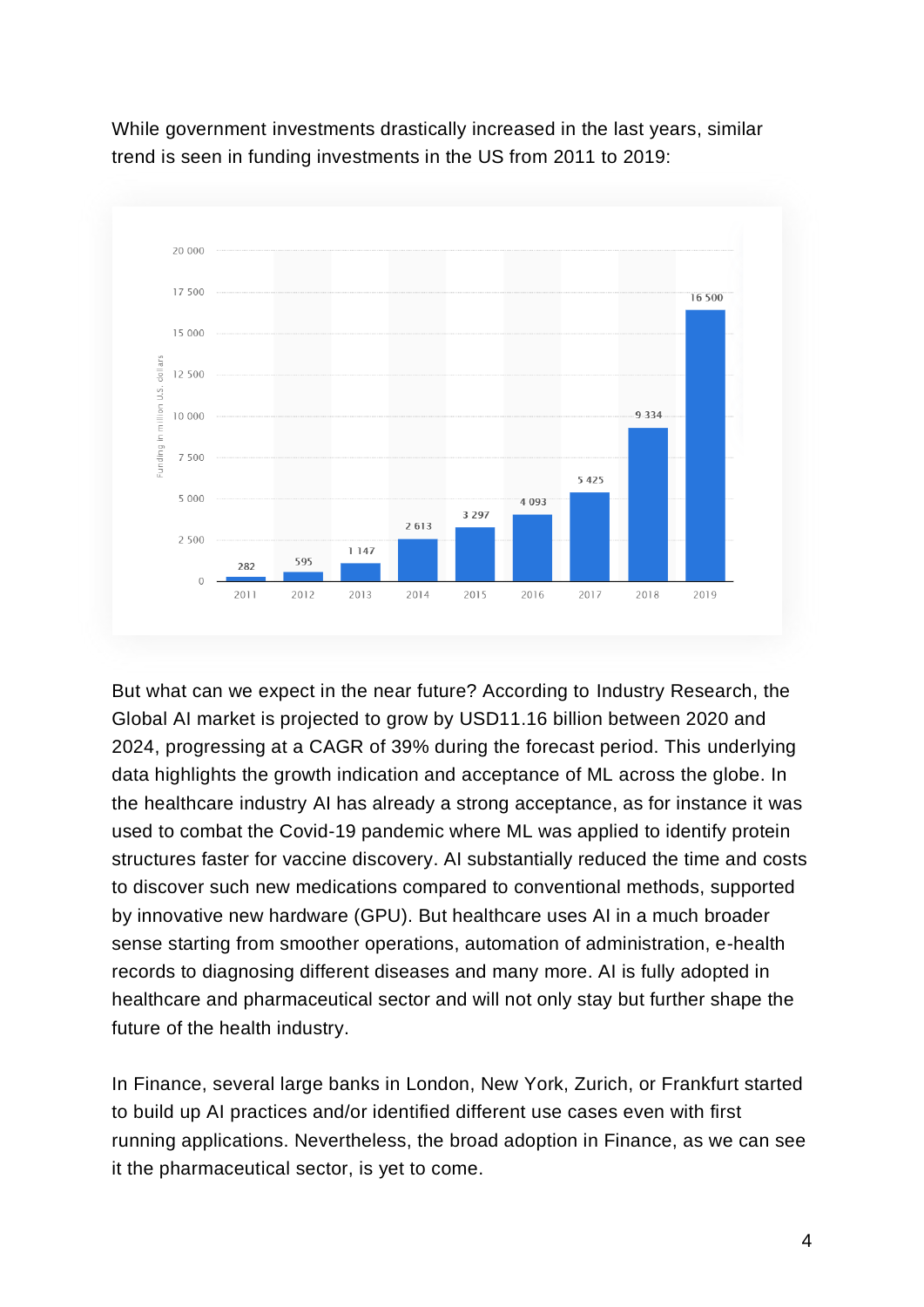Maybe one of the reasons is the often-heard counter arguments for AI, that the technology was at hand for a long time so why should it be more relevant today?

First, any innovation takes time, no matter what it is, thinking of planes, electric cars or elevators.

Further, today AI is substantially different than in the recent past in respect of complexity, ability, speed and performance. Modern enhanced and innovative hardware (GPU) and software, cloud computation and the ability to store rather inexpensive large amounts of data contributed to this new environment that is essential for AI.

#### **But what do we mean with AI?**

Today, we understand different things under Artificial Intelligence (AI) but in general, we mean developing software, robots or other systems that can act or think like humans. Furthermore, we distinguish between "strong AI" and "weak AI".

Strong AI is what people typically mean when they talk about AI because this is what we see in movies or read in books. It is about machines that become selfmotivated, have emotions, can dislike someone or something or are even able to love. This futuristic view that AI can solve on its own any sort of problem, is superior to humans and has its "own agenda" is currently farfetched.

On the other hand, we talk of "weak AI", which is presumably a misleading term but describing realistically what organizations currently can perform. Nonetheless, weak is not an appropriate term to describe what AI can do today, thinking e.g. of AI that beats humans in chess, GO, Jeopardy, and in fact in any other game humans play. Weak AI can write books on its own, compose music (such as the song in the Beatles style called "Daddy's Car") or even create a short SciFi movie (Sunspring). It seems fair to say, that neither the song or the movie would have won a prize in a contest compared to humans but then again, neither the song or the movie would be the worst we have produced.

This type of AI always deals with one, and only one, specific problem but solves this often better than humans. Industry examples are automatic text processing, which is very helpful considering financial regulation and the large amount of text to be processed. AI can recognize on-time unusual behaviour of employees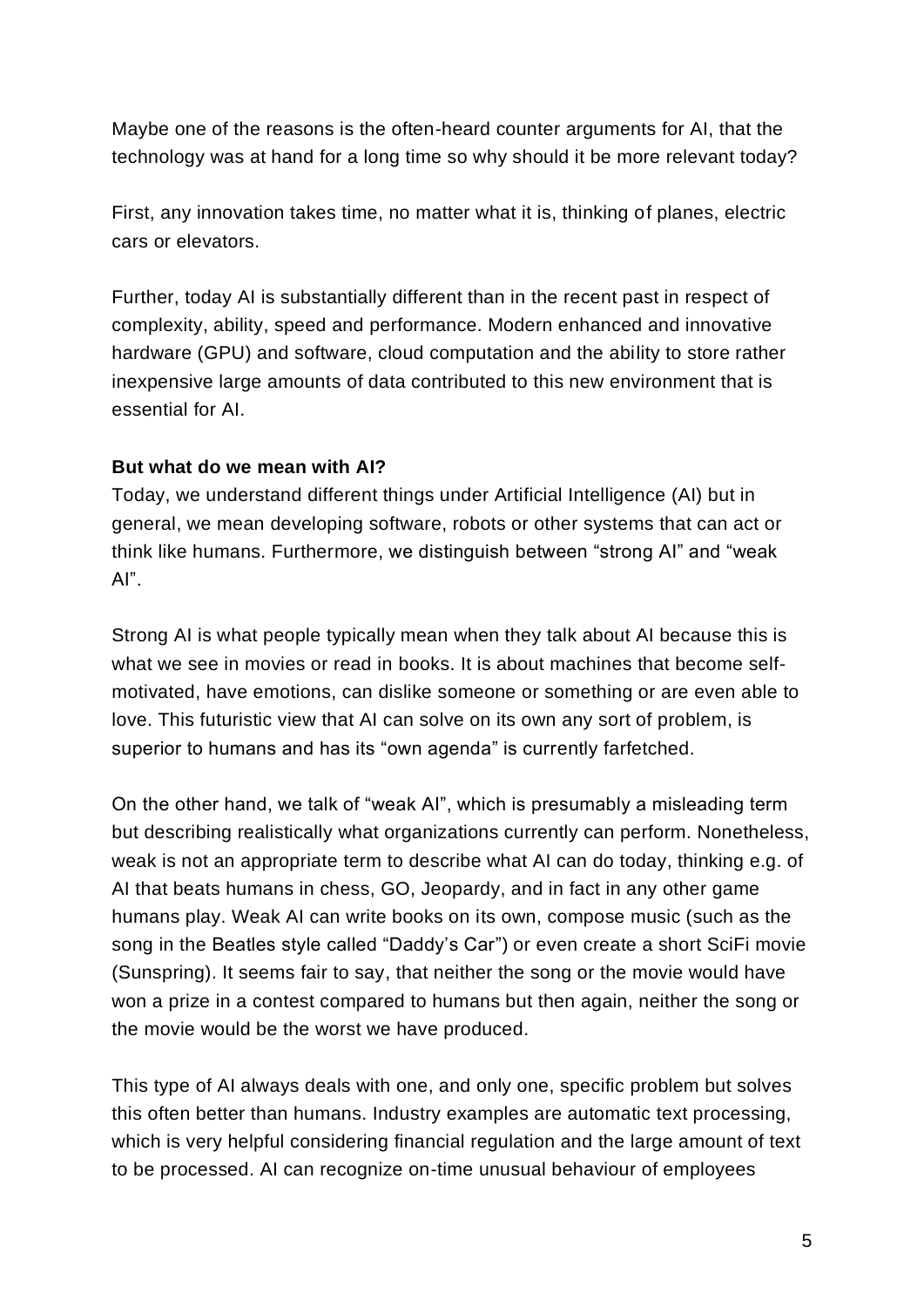(traders, relationship managers, fund managers etc.), automatically generate financial advice e.g., in the field of Forex hedging or identifying criminal credit card expenses.

All these cases and the corresponding AI are specific and cannot be used for another problem. Such systems solve problems in broadly the same way as humans; thus, they fall under the term of "artificial intelligence".

While building such AI solutions, the so called "Machine Learning" is used which is a category of methods within AI. Machine Learning itself uses data to learn general concepts from it and then applies them to new data. Underneath the term Machine Learning, there are numerous different quantitative models but whereof none is always the best methods. Each problem has its own peculiarities and needs its own sort of AI.

Examples of the methods within machine learning include regressions, decision trees or neural networks, as well as deep learning algorithms as a specialization. These methods solve tasks such as the aforementioned sorting of images into categories, automatic text recognition or the prediction of events.

Furthermore, there is a distinguishment between supervised, unsupervised, and semi-supervised machine learning and each of these methods have advantages and disadvantages. Supervised machine learning means that someone "supervises" what the machine is doing by giving the data specific meanings, and unsupervised machine learning generates results based on an algorithm to define patterns where no human has labelled the data beforehand. Semi-supervised is a combination of both methods which engages small chunks of labelled data and larger chunks of unlabelled data. The objective of a semi-supervised ML model is to leverage the expertise, which the model has learned from the labelled data in order label unlabelled data. The prediction accuracy is usually high.

#### **Artificial Intelligence in Finance**

Artificial Intelligence, along with cloud computation and/or Big Data, started to become strategically important for any financial institution in the last years. The main reason is the ability with AI to generate better results in analysing large and/or complex data and patterns than humans, which is very useful while analysing and predicting any of the many tasks a financial institution does on a day-to-day basis. Examples can be found in most areas, e.g., identifying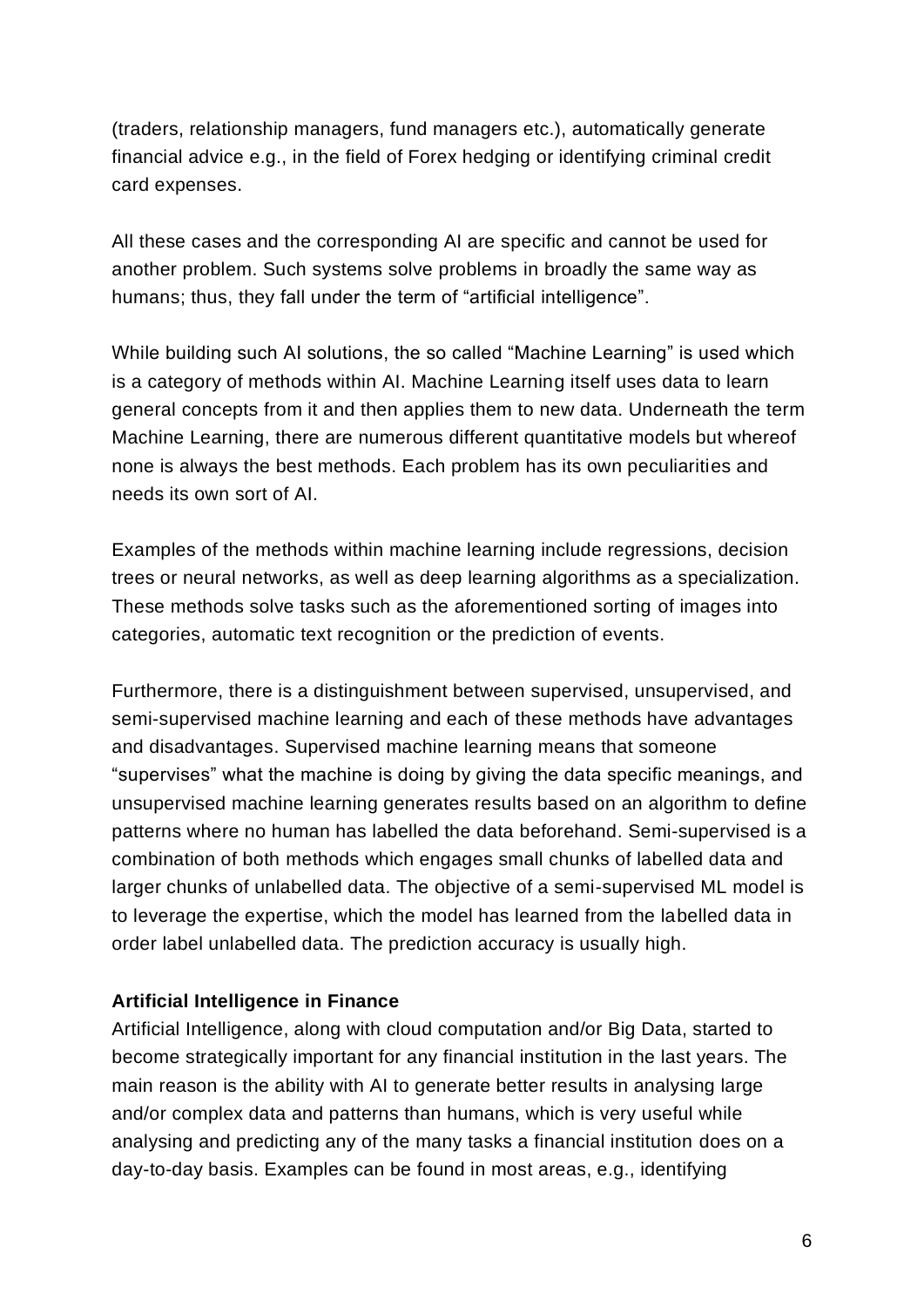customers' needs and preferences for individualized advice, enhanced pattern recognitions for anti-money laundering to reduce false positives i.e., wrongly identified customers that are not involved in any money-laundering, or better credit risk models to reduce losses. Clearly, AI can also help in many other areas such as trading, investment management, payments, fraud, operations, to name a few.

For automation and digitalisation, AI technology plays another core function sometimes called Hyperautomation, which is the new global tech trend. It enables industries to automate all possible operations, gain intelligent and real-time insights from the data collected and fully automate various tasks independently. Banks, Insurance and Asset Managers can upgrade many of their existing operating systems with AI to better serve their clients offering new services on an automated basis (100% STP). The rationale is that AI engines can be built in a way so that they are able to handle standard non-complex tasks automatically. The benefits are clear: Financial institutions reach more customers 24/7 while those services which the AI engine cannot cover, will remain in humans "speciality hands". This is job enriching and benefits all stakeholders once specialists are able to reduce monotonous work and utilize their higher skills for the more complex transactions. The team impact from focusing on more relevant activities and improving delivery efficiency which fundamentally increases the joy of work.

The potential of AI in Finance is enormous and those institutions who are able to grasp the power of AI will be substantially better positioned in the near future then compared to their peers.

#### **CTO foundations how to enable AI in banking**

Overall, there are currently four areas of technologies where many CTOs highlight the need for support for enabling AI: **Cloud computing** to vitalize AI algorithms in the best bay, **big data** databases to store historic and learning data, **opensource technology** to improve cross-industry collaboration and economic performance and last but not least, **5G** for efficient exchange of data packages on-device.

The term **Cloud computing** is everywhere. In simplest words, Cloud computing is the storage of data and applications over the internet instead in hard drives. It can be seen as the precursor for the emergence of big data and an effective catalyst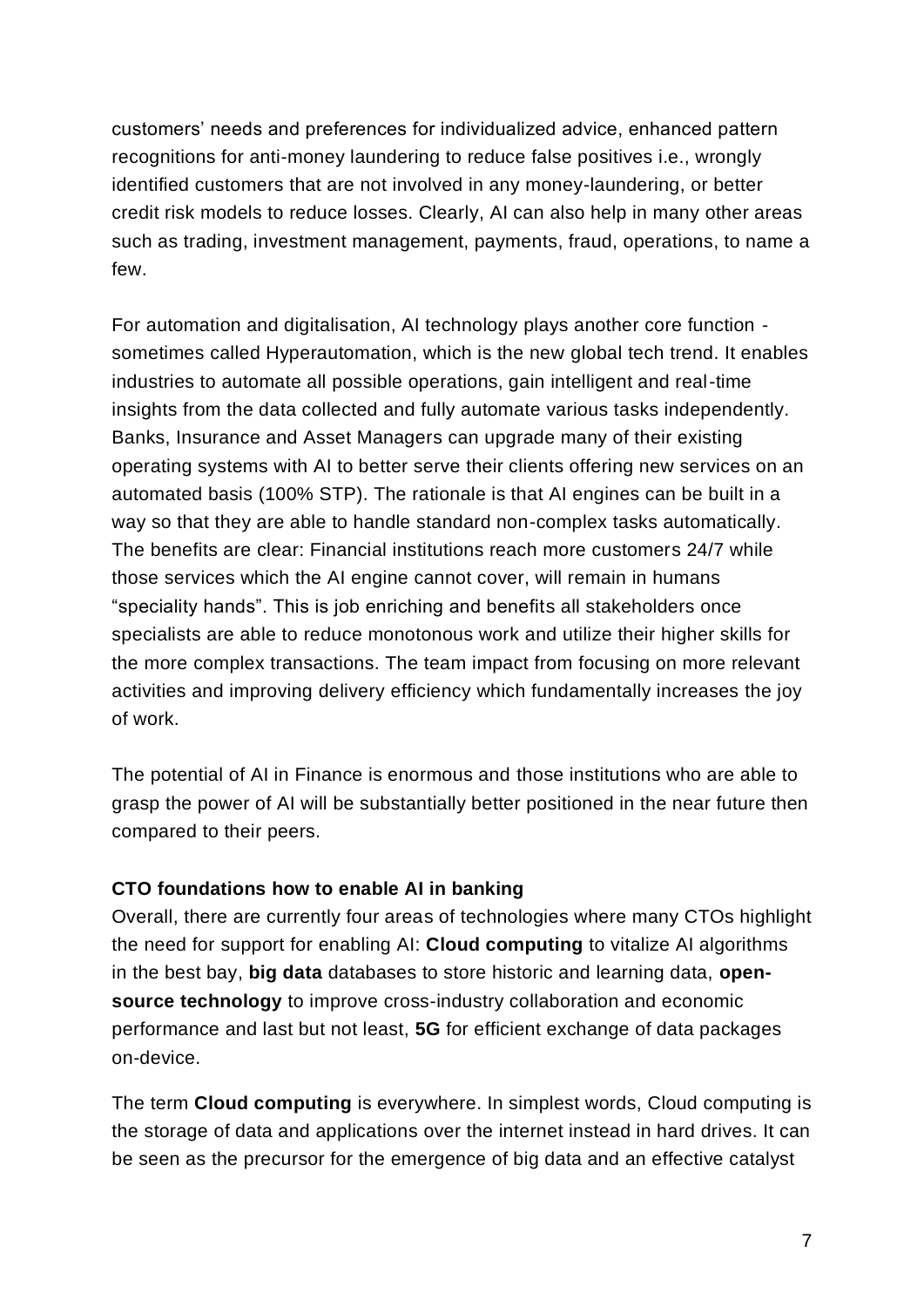for AI models. Most companies that implemented Cloud computing benefit from fast time to market, modularity and flexibility in meeting client's needs as well as an ease of new and existing cross-infrastructure integration (plug´n´play). Depending on the size of learning and historical data (statistical mass), Machine learning algorithms for organizations are extremely data and computing intensive. The scalability that Cloud computing offers, powered by huge infrastructure centres around the world at low cost, massively reduces the training and code performing time of AI models. Financial institutions benefit from processing and running a huge amounts of data in the cloud with on-demand flexibility.

The term **big data** describes massive, complex stored or newly created structured and/or unstructured data, that are rapidly generated and transmitted from a variety of different sources. According to many scientists, it consists of the five Vs: Velocity, Volume, Value, Variety and Veracity. To result in meaningful outcomes, big data and AI should be seen as complementary with a merged synergistic relationship as AI is useless without data, and data mastering is impregnable without AI. The last decades most financial institutions made heavy investments in big data and insight analytic infrastructures for collecting, processing and managing data efficiently and effectively.

**Open-source software technology** is usually free to access, use, and change without any restrictions and plays a key part in the development and use of AI. Looking at tech giants of the FAANG network (Facebook, Apple, Amazon, Netflix, Google), they all made impressive progress by adopting open-source technology and with that, releasing much of their book of work to their own public community. The rationale behind is that it provides a solid foundation for innovation by bringing larger labour pools and their diverse expertise together as well as building up an open community which is collectively contributing to development and delivery improvement. Open-source software lowers costs and decreases risks for financial institutions in their adoption plans for AI. As an open ecosystem, it widens the endorsement of real-life/practical use cases, which can be an essential reference point for financial institutions which are aspiring to improve already running AI models that have been developed in-house. With all these, organisations can easily reduce development costs in the banking industry and focus more accelerating AI adoption internally.

**5G**, the fifth-generation cellular wireless creating a ubiquitous connectivity fabric, and AI are both disruptive technologies. By combining these two, a significant amount of data is processed at its core and source which offers crucial benefits in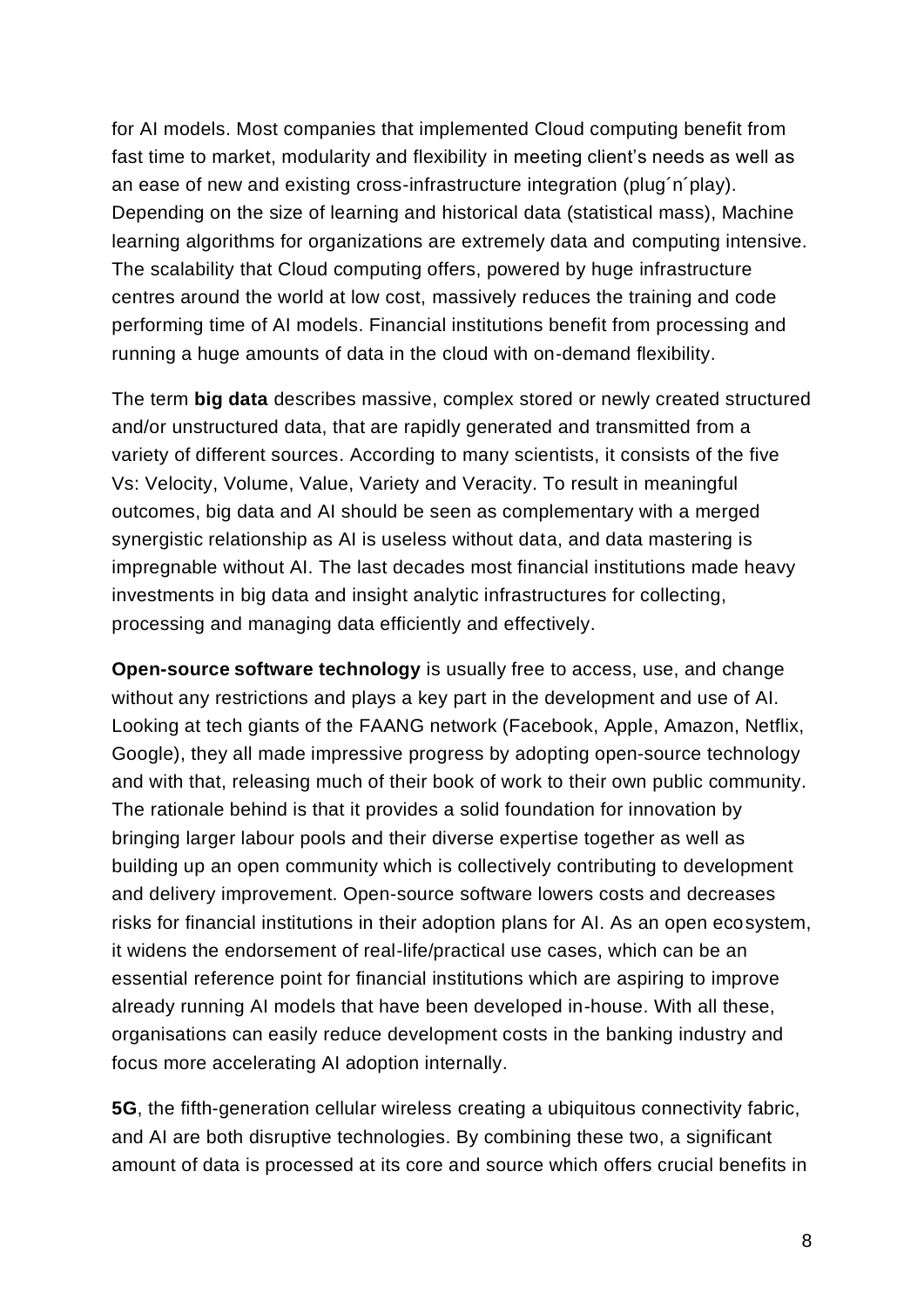the area of privacy, personalization and reliability through on-device AI processing. On one side, it will lead to more efficient wireless communication, longer battery life and improved user experience and on the other side it also impacts on network management – such as improved service quality, easy deployment, improved network efficiencies as well as security on-device. But where are benefits for financial institutions concretely? With mobile usage continuing to accelerate massively, many clients are looking for new service offerings which match the evolving technologies in their pockets and on their twists. Low latency bandwidth offers (near) real-time information collection and delivery of data packages ranging from payment information to location specific needs, paving along the road for new AI-based personal banking services fundamentally, the combination allows financial institution´s smart devices to offer client insights and predictive analysis in real time to support mobile customer interactions.

#### **What are barriers or challenges for adopting AI in financial services?**

Within the financial service industry, a broad range of processes and capabilities may be not only affected but even re-shaped by AI. An incomplete list of these capabilities relates from client prospecting and onboarding to investment management advisory, order management & trading, regulations and compliance, HR operations as well as enterprise & cyber security. However, most of the organizations are not mature enough and there are still some years behind to make the use of AI cross-division and overall enterprise ready amongst all relevant data driven capabilities. To ensure a bigger acceptance within the organization, all related barriers around AI must be grasped by Board and/or Csuite executives.

**AI acceptance** is probably the biggest black box and therefore critical to improve in public discourse. Building and utilizing AI models that are promising the highest level of accuracy must be transparent and explainable to as well as trusted by the organizations´ client base – without any lack of trust in the decision-making process as well as the lack of warranty to colleagues and roadmap stakeholder who are affected by those results. Financial institutions must always be able to comprehend, assess, validate and explain how predictive decisions, recommendations and outcomes result through their AI models as client data is being used to define and build those AI models.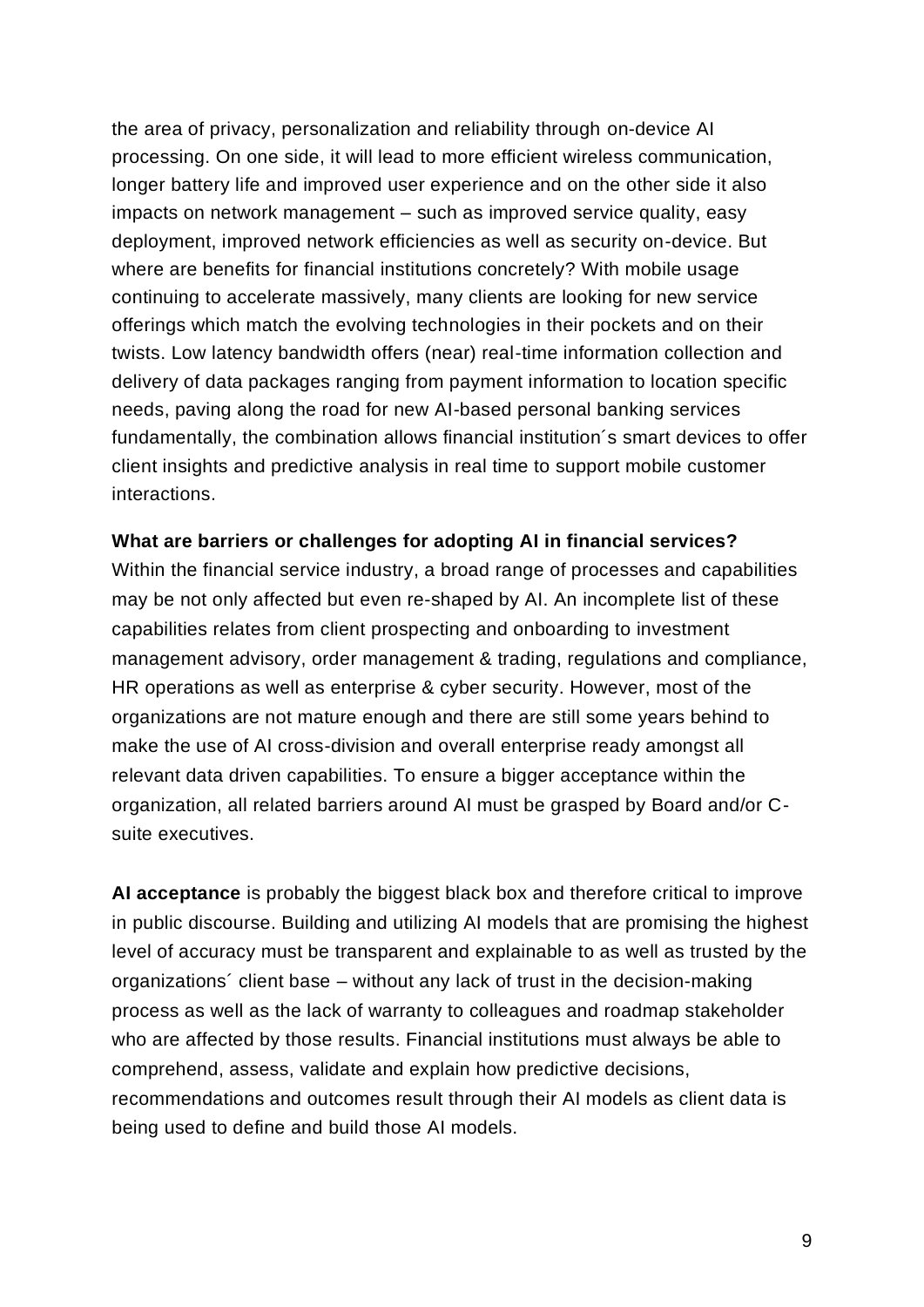**Siloed and non-qualitative data** is presumably the second challenge AI adoption will face in the next years. The provided and processed data quality plays an essential role on model performance and accuracy. To understand and validate the "big picture", financial institutions must collect data correctly and structure it properly otherwise there is a huge risk of unknown AI model behaviour. This is why for a bank the biggest challenges are firstly concerns regarding the collection, utilization and sharing process of clients' data, and secondly requirements for a cleansing process for unstructured and non-qualitative data. Data converting (from poor to good quality) is expensive and very time consuming. This is why it should be a priority to transform the huge volume of data captured on a daily basis into machine readable, AI friendly formats.

**Legal and regulatory requirements** are the third challenge AI adoption will see along the road. Without an AI based data governance, defective algorithms can cause legal issues as is will presumably make incorrect and unfavourable predictions with an inappropriate set of data. Basically, financial institutions are worried that new regulations may increase unexpected costs, generated by the insecurities and doubt of an emerging technology like AI. On the one side, data privacy may impact AI development, e.g. General Data Protection Regulation (GDPR) includes data protection principles and regulates entities that process the personal data of EU citizens or residents or offer goods or services to such people. For example, GDPR Article 29 requires clearly transparent customer profiling, where profiling points to the assessment and evaluation of personal aspects by processing personal data, like prediction of preferences or segmentation classifications. Fundamentally, AI models are not open to any reader, and may put privacy at risk. The use of tools to address privacy for data leveraged by AI applications is essential for financial institutions in increasing AI trustworthiness.

#### **Essential questions for board and executive board members**

It is clear that AI is by far too important for any company and cannot be ignored on the strategic roadmap. If not yet done already, board and/or ExB' members should have a clear description on how to cope with AI today and in the future. This strategy needs to cover numerous aspects, among others:

• How to inform and educate employees and shape an organizational culture that believes AI is supporting growth and not killing jobs?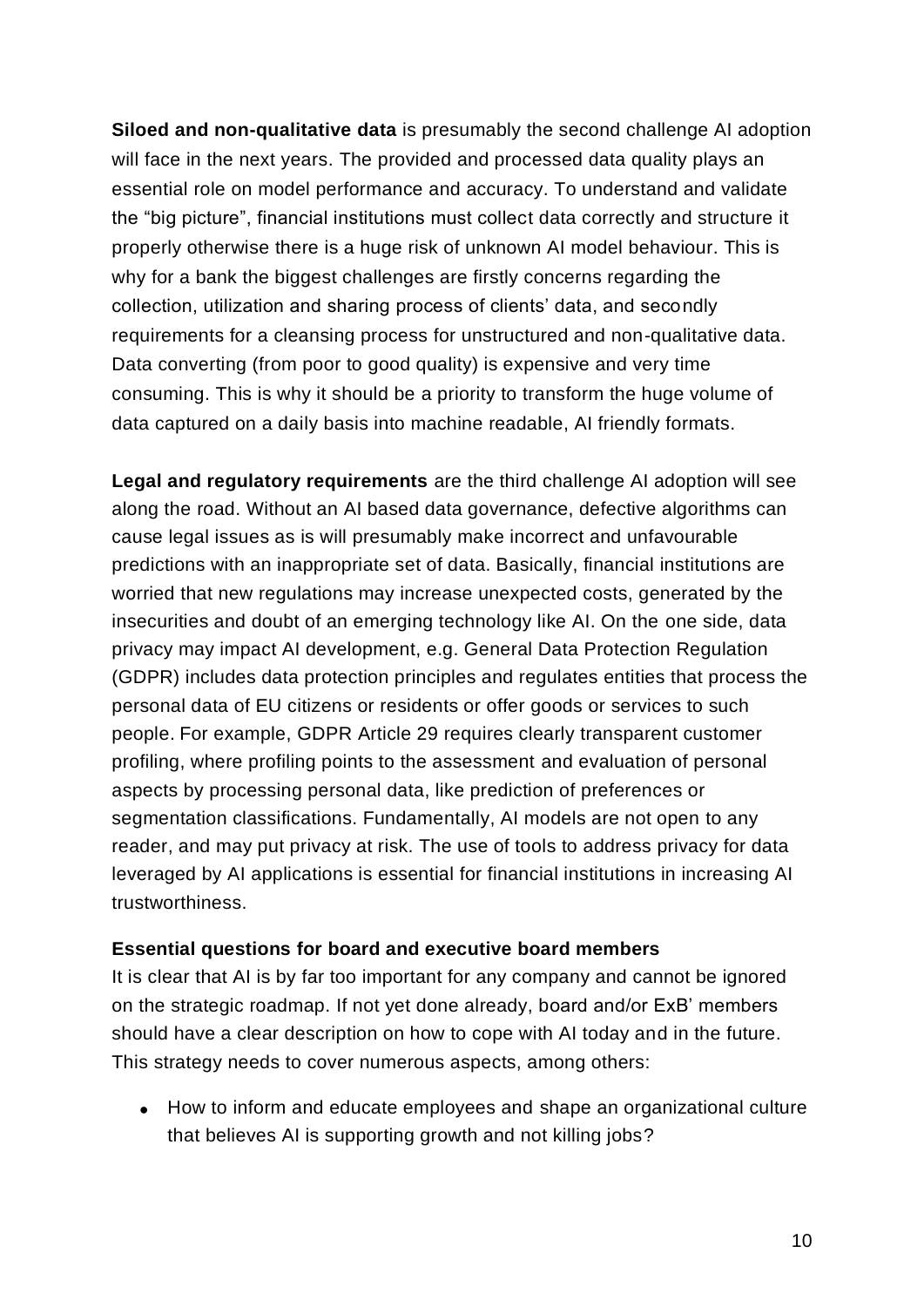- Where are best areas to adopt AI, what problems can be solved and which new services can be offered through it?
- Which processes can be upgraded to 24/7 service with zero STP breaks?
- What technology should be selected and how should it be connected to the existing IT?
- What possible marketing initiatives should be envisaged?

We are standing at the beginning of the next industrial revolution, at the point where the curve is getting quickly steeper. Using the momentum to set the right strategy should not be underestimated.

Lucht Probst Associates (LPA) as global provider for Capital Markets and Wealth Management solutions with leading capabilities in AI, digitalization and Advances Analytics, supports its customers in their strategy definition to fast track the journey and elevate their strategic decisions for value growth. LPA´s approach is very structured, outcomes-focused and ethical. LPA supported some of the biggest financial institutions on the adoption of AI, an excerpt of real-life use cases can be found below:

## **1) Heath check for an international Financial Institution**

A large bank and asset manager operates several trade surveillance solutions with a large number of surveillance models/rules. Since the calibration of the models has been based almost entirely on expert judgement, a review of the adequacy of the models and parameters is deemed necessary. With its unique experience in the field of products, trading and market manipulation, LPA helped the client to create an overview of the status quo of their trade surveillance set up. Using qualitative and data-driven analyses, optimization potential in the selection of the rules used and their calibration could be identified*. Benefit outcomes for the client were* the 1) identification of several surveillance rules that were included in others and therefore can be deactivated, identification of gaps in existing rules and recommendations on how to close them as well as deriving optimization measures in calibration based on analyses of historical alerts and trading data.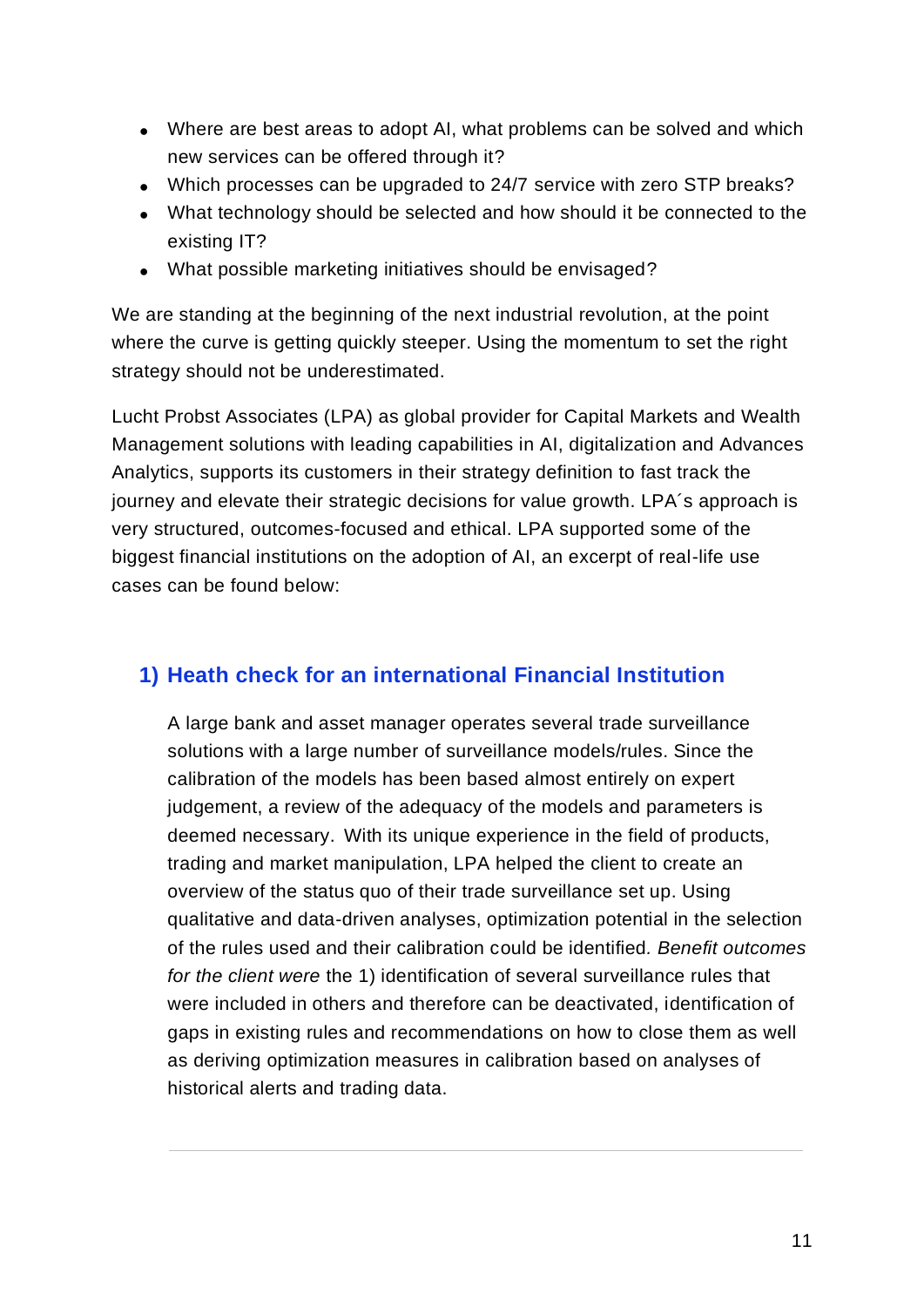## **2) Custom AI/NLP regulatory change solution aiming to read financial regulatory documents fast and highlight relevant changes immediately**

The amount of financial regulations has only been increasing in recent years and financial firms agree that the regulatory burden will only continue to increase. Therefore, a leading Swiss financial services company wanted to build a ground breaking new digital solution that minimizes the burden of new or changing regulatory text to build a solution that automates regulatory handling and collects intelligence in the system. The manual processes of constantly reading large amount of new regulation or regulatory changes were absorbing high amounts of time plus the used time was often allocated to read non-relevant regulation or duplications. By mitigating the manual process of deciphering documents, we were able to create a tailor-made AI solution, which drastically reduces the time and resources needed to maintain and update your regulatory frameworks plus substantial more convenience for the compliance department. Through the use of AI LPA was able to understand what parts of the documents are relevant and also outline which parts effect previous regulations and bring to light all new regulations and relevant information which is then presented in a neat and efficient manner.

*Benefit outcomes for the client were* the 1) reduction of manual effort allowing resources to undertake more important challenges, 2) Time and resources saved as well as Store all data and publications in a safe place which is then able to be searched through, annotated and extracted whenever necessary.

## **3) In-house built solution measuring market risks for an international Wealth Manager**

One of the biggest Wealth Manager globally has mandates us to build an efficient, fast and accurate market risk measurement & assessment solution including an AI-based portfolio optimizer. Our in-house built software solution, is a high-end tech solution that measures market risks in several asset categories very accurate, stable and fast. The solution measures current expected returns, different risk measures and dynamic portfolio correlations. Based on this information, a signal is triggered where a full audit trail is recorded for any decision. Further, an AI based portfolio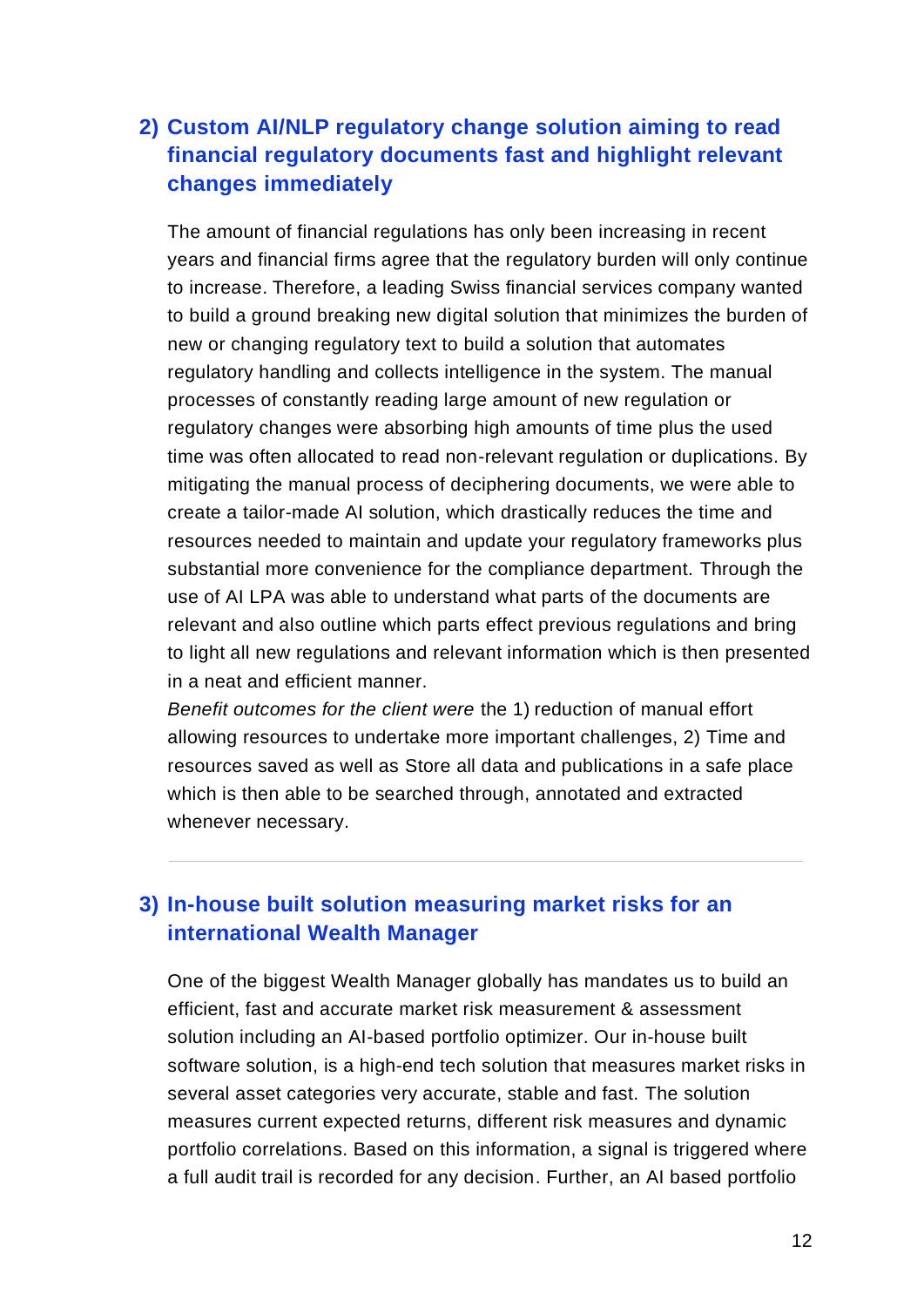optimization is embedded to increase returns and/or reduce risks. The engine has several additional features such as real-time warning system, can send key figures such as sharp ratio etc. Benefits for clients are 1) a fully scalable engine which runs highly precise quantification in milli seconds to enable ad-hoc digital advisory with simulations through a high performing API, 2) numerous additional features such as for illiquid assets, FX hedging, product shelf validations and others.

## **4) Application of OCR and NLP to automatically read and extract key data from high volume flows of faxed and emailed pdf documentation at a major custodian bank**

A custodian bank typically receives documents from numerous sources, in varying formats and often various conditions. The process was considered to be only ever manual, however when exasperated when facing growing volumes, the bank asked LPA to propose an automation solution for which we applied AI for Optical Character Recognition (OCR) and Natural Language Programming (NLP). Successful trials not only proved this effective, but the software was able to be trained to learn new formats of documents and cope with them. This solution is being further rolled out to similar applications such as in post-trade confirmations and matching. The benefits and advantages for clients are; 1) Ability to process in high volume, 2) Automation leave humans to deal with monitoring and exceptions, 3) greater accuracy (the AI does not get tired).

To become AI-driven, financial institutions must streamline their capability stack end-to-end across multiple layers. LPA offers AI-exploration workshops to prospects and existing clients where LPA specialist will deep dive into these various layers, starting from reimaging the client's engagement layer, developing decision making layers through advanced analytics and AI capabilities, core tech & data layer up to an agile operating platform layer.

Client layer (Client expects highly standardized & frictionless experience)

Decision making layers (Advanced Analytics

Core tech & data layer

Agile operating platform